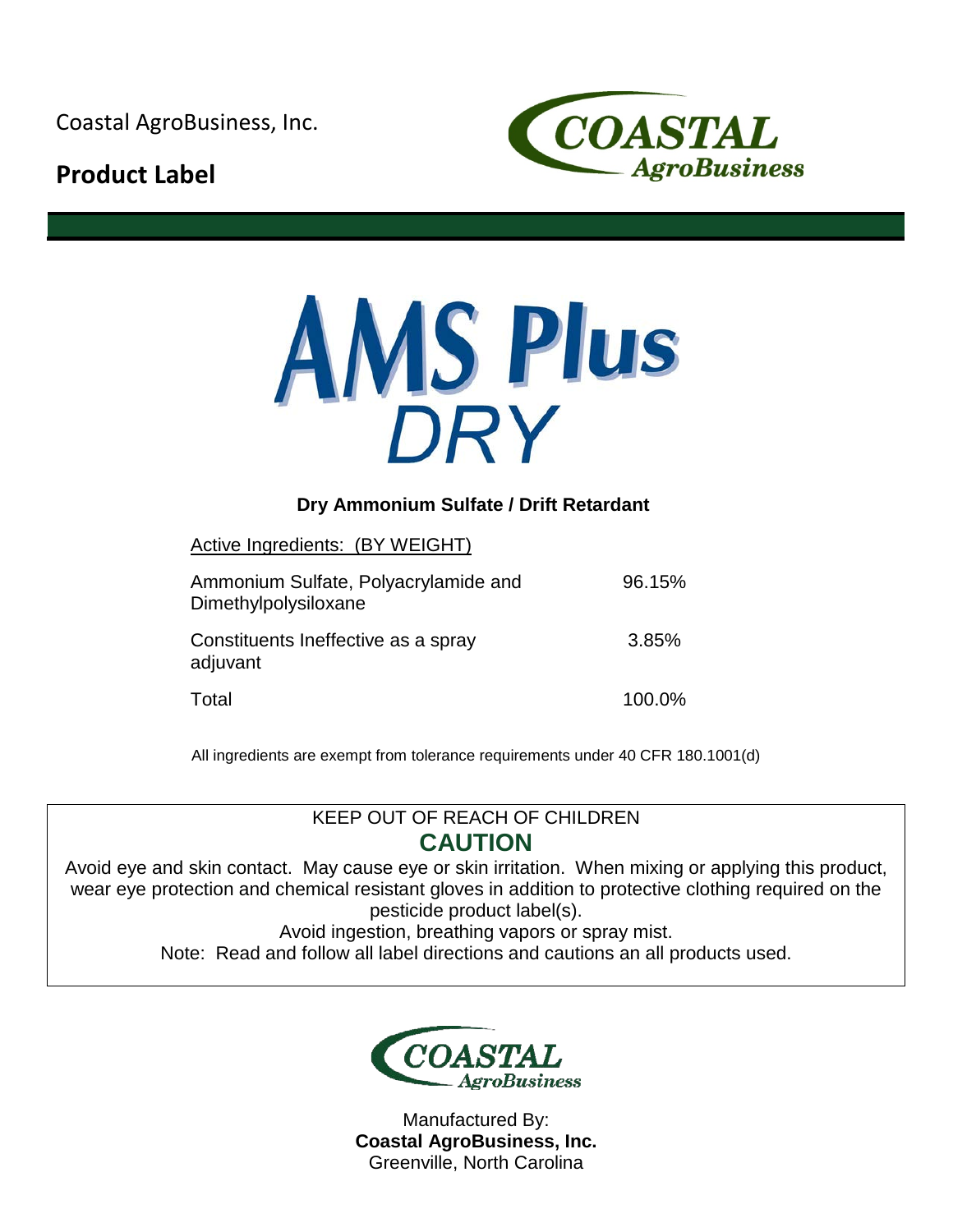#### **GENREAL INFORMATION**

**AMP Plus Dry** is a highly active ammonium sulfate/drift retardant designed to reduce drift while enhancing herbicide performance by modifying solution pH and water hardness. The ammoniacal nitrogen in **AMS Plus Dry** has been found to promote herbicide (such as glyphosate) uptake in agricultural applications. The use of high quality spray grade ammonium sulfate in **AMS Plus Dry**  eliminates cold water sedimentation and nozzle plugging. **AMS Plus Dry** also contains a pH stable antifoam which helps control foaming during tank mixing.

#### **STATEMENT OF PRACTICAL TREATMENT**

**If Inhaled:** Remove to fresh air, treat symptomatically. Seek medical attention

**If swallowed**: DO NOT INDUCE VOMITING. DO NOT GIVE LIQUIDS.

Seek immediate medical attention.

**If on Skin**: Wash with soap and water. If irritation develops get medical attention.

**If in Eyes:** Immediately flush with water for 15-20 minutes. Get medical attention if irritation persists.

#### **USE PRECAUTIONS**

The degree of drift hazard varies with the type of pesticide, application conditions, and vegetation near the sprayed area. Common sense and sound application technology must be followed when spraying pesticides. **AMS Plus Dry** will retard but may not totally eliminate drift.

#### **DIRECTIONS FOR USE**

FOR USE WITH PRODUCTS REGISTERED FOR: AGRICULTURAL, FORESTRY, INDUSTRIAL, MUNICIPAL, NON-CROPLAND, ORNAMENTAL, RIGHTS-OF-WAY AND OTHER USES.

The addition of **AMS Plus Dry** to a tank mix should always follow the review of herbicide(s) labels and their procedures, rates and application requirements. Before using **AMS Plus Dry**, it is recommended that the user be familiar or have experience with the combination or must have conducted a phytotoxicity trial

#### **RECOMMENDED USE RATES**

Glyphosate tank mixes:

Use at a rate of 9 to 18 lbs. of **AMS Plus Dry** per 100 gallons of spray solution.

Other tank mixes:

9.0 lbs.= 8.5 lbs. active ingredient/AMS

18.0 lbs. = 17 lbs. active ingredient/AMS

### **HANDLING AND STORAGE**

For optimum storage stability, store at temperatures between 60°F (16°C) and 90°F (32°C). Avoid contact with iron clad, copper and copper bearing materials. Avoid contact with eyes and skin. Do not store near oxidizing agents.